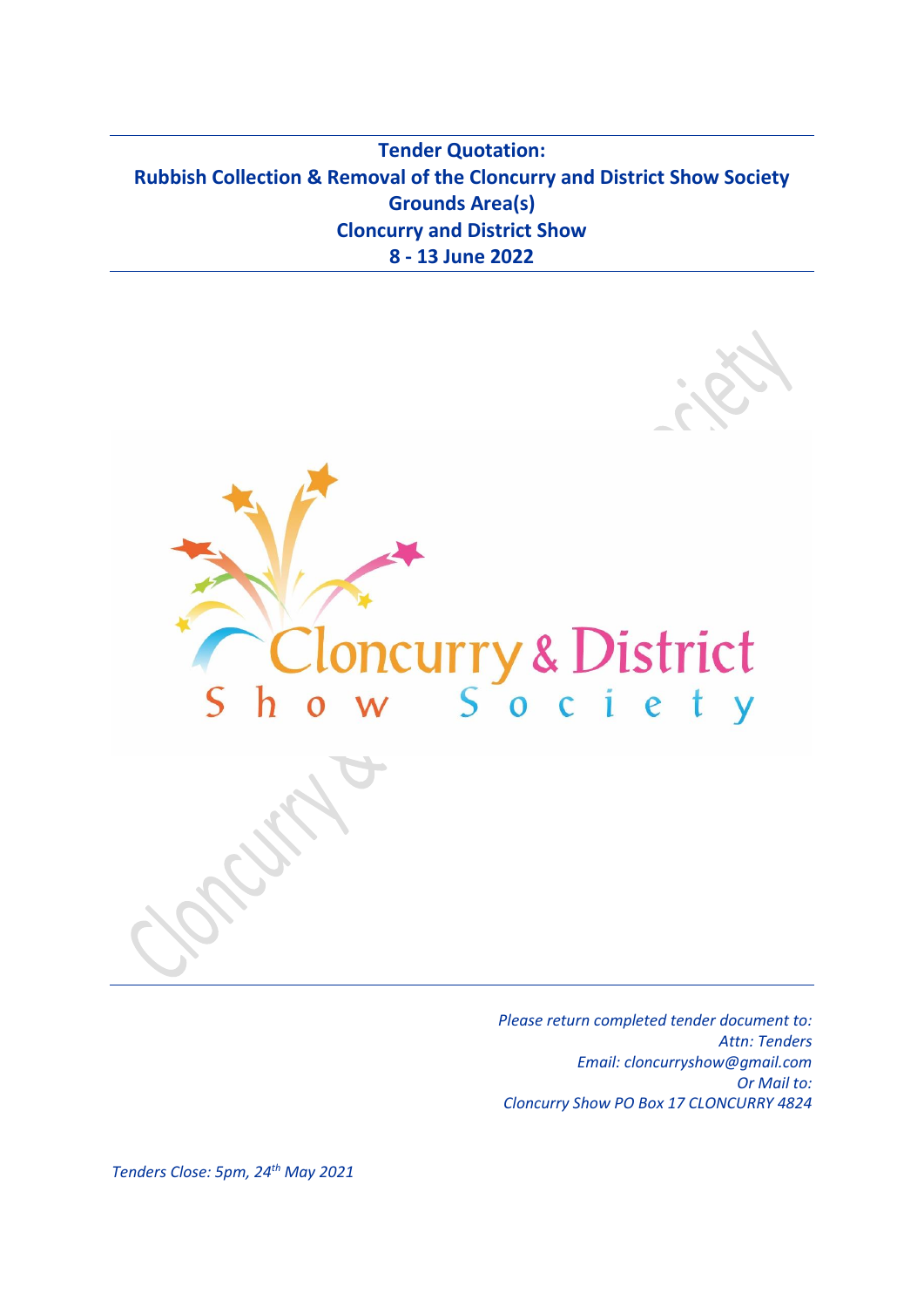## *Cloncurry & District Show Society Inc Application for Tender – Rubbish Collection & Removal Cloncurry Show 2022*

| <b>Name/ Organisation:</b>      |  |
|---------------------------------|--|
| Email:                          |  |
| 1 <sup>st</sup> Contact Person: |  |
| <b>Contact Number:</b>          |  |
| 2 <sup>nd</sup> Contact Person: |  |
| <b>Contact Number:</b>          |  |

## **Tender: Rubbish collection of the Cloncurry and District Show Society Grounds Area(s)**

Proposed Contract Amount \$.................

I/We have read the description of the tender as described in the tender information & submit the above amount to complete the duties as described.

I/We acknowledge that we have the appropriate insurance to indemnify the Cloncurry & District Show Society Inc.

I/We agree to abide by all Occupational Workplace Health & Safety standards.

Please note: This tender document is a contract between the persons/organisation named above and the Cloncurry & District Show.

If your tender is successful, this document serves as an obligation to fulfil the contract.

Please notify the Cloncurry & District Show Society immediately if you are unable to fulfil your obligation.

Signature:

Name:

Date